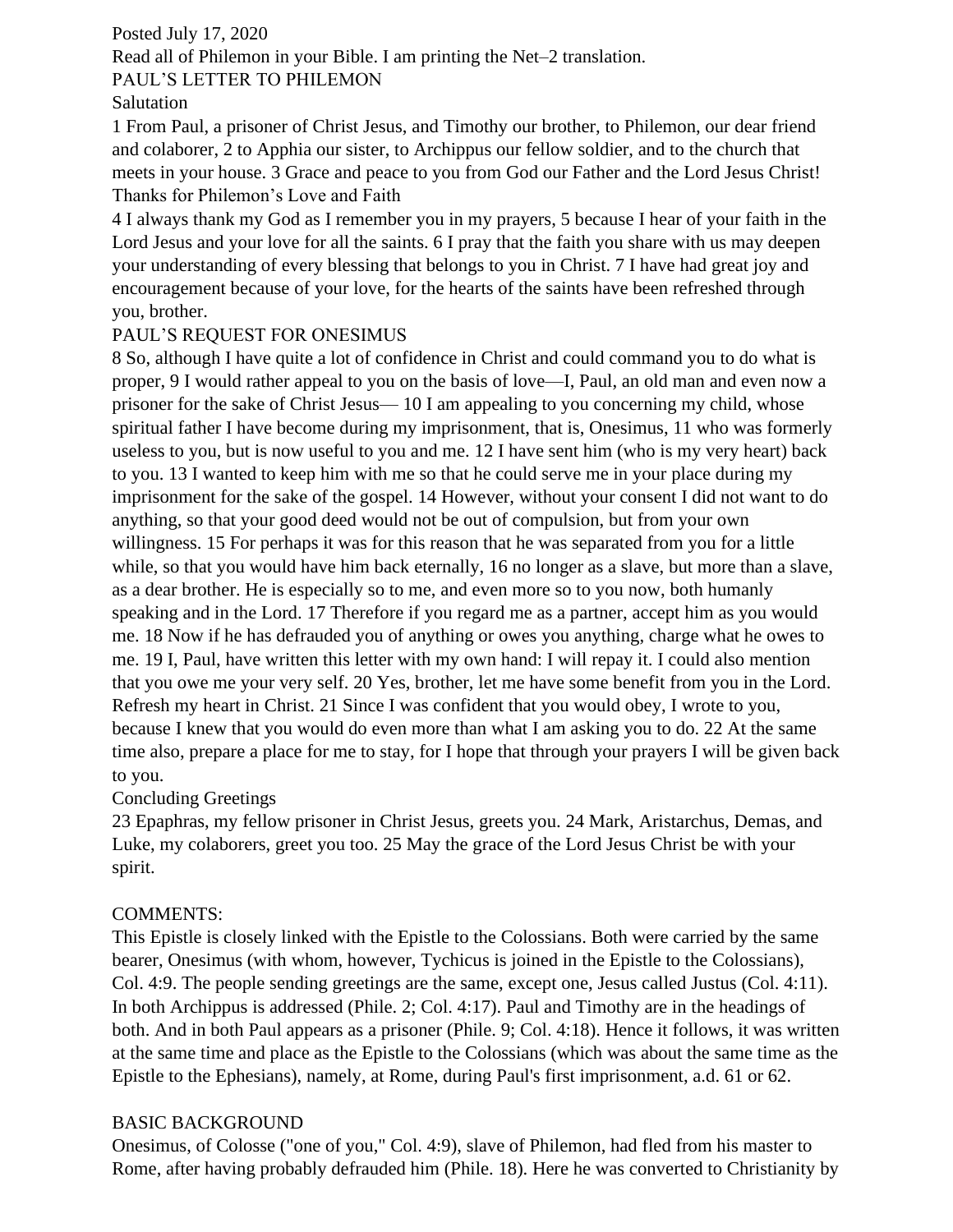Paul who induced him to return to his master. He was given this Epistle, recommending him to Philemon's favorable reception.

For he was now no longer a mere servant, but also a brother in Christ. Paul ends by requesting Philemon to prepare a guest room for him, as he intended to visit him. He believed he would be set free and soon he would visit Colossae.

This Epistle is addressed also to Apphia, thought to have been Philemon's wife, and Archippus (a minister of the Colossian Church, Col. 4:17), thought to be a close relative.

Onesimus in the Apostolical Canons, is said to have been emancipated by his master. The Apostolical Constitutions (7.46) state that he was consecrated by Paul, bishop of Berea, in Macedonia, and that he was martyred at Rome. Ignatius (Epistle to the Ephesians, 1), speaks of him as bishop of the Ephesians.

# WRITING STYLE

It has been happily termed, from its graceful and delicate urbanity, "the polite Epistle." Yet it is not an insincere compliment. It is manly and straightforward, without misrepresentation or suppression of facts. It both captivating and persuasive.

Alford quotes Luther's eloquent description, "This Epistle shows a noble, lovely example, of Christian love. Here we see how Paul offers himself for the poor Onesimus. He pleads his cause with his master He sets himself up as if he were Onesimus, and had himself done wrong to Philemon. He stripped himself of his right, and thus encouraged Philemon to forego his rights.

He is imitating what Christ did for us with the Father. Now Paul does it for the sake of Onesimus with Philemon. Christ stripped himself of his right, and by love and humility the Father set aside his wrath and power. Thus we are enfolded into God's grace for the sake of Christ.

REFLECTION QUESTION: We are hearing a lot of people from both the right and left side of issues taking about what are MY rights. When we start with ourselves first, we going to make a selfish decision 99% of the time. Our God keeps telling us to think of others first. DON'T TELL ME WHAT TO DO, is not just the cry of children. Adults use the same arguments to get their way in life. This concludes our study of the Prison Epistles.

A new Bible Study will begin either Monday or Tuesday. It will depend on how my schedule works out for this weekend and Monday. I can tell you we will be doing an Old Testament study. I'm waiting for some information before I make my final decision.Posted July 17, 2020 Read all of Philemon in your Bible. I am printing the Net–2 translation.

# PAUL'S LETTER TO PHILEMON

Salutation

1 From Paul, a prisoner of Christ Jesus, and Timothy our brother, to Philemon, our dear friend and colaborer, 2 to Apphia our sister, to Archippus our fellow soldier, and to the church that meets in your house. 3 Grace and peace to you from God our Father and the Lord Jesus Christ! Thanks for Philemon's Love and Faith

4 I always thank my God as I remember you in my prayers, 5 because I hear of your faith in the Lord Jesus and your love for all the saints. 6 I pray that the faith you share with us may deepen your understanding of every blessing that belongs to you in Christ. 7 I have had great joy and encouragement because of your love, for the hearts of the saints have been refreshed through you, brother.

PAUL'S REQUEST FOR ONESIMUS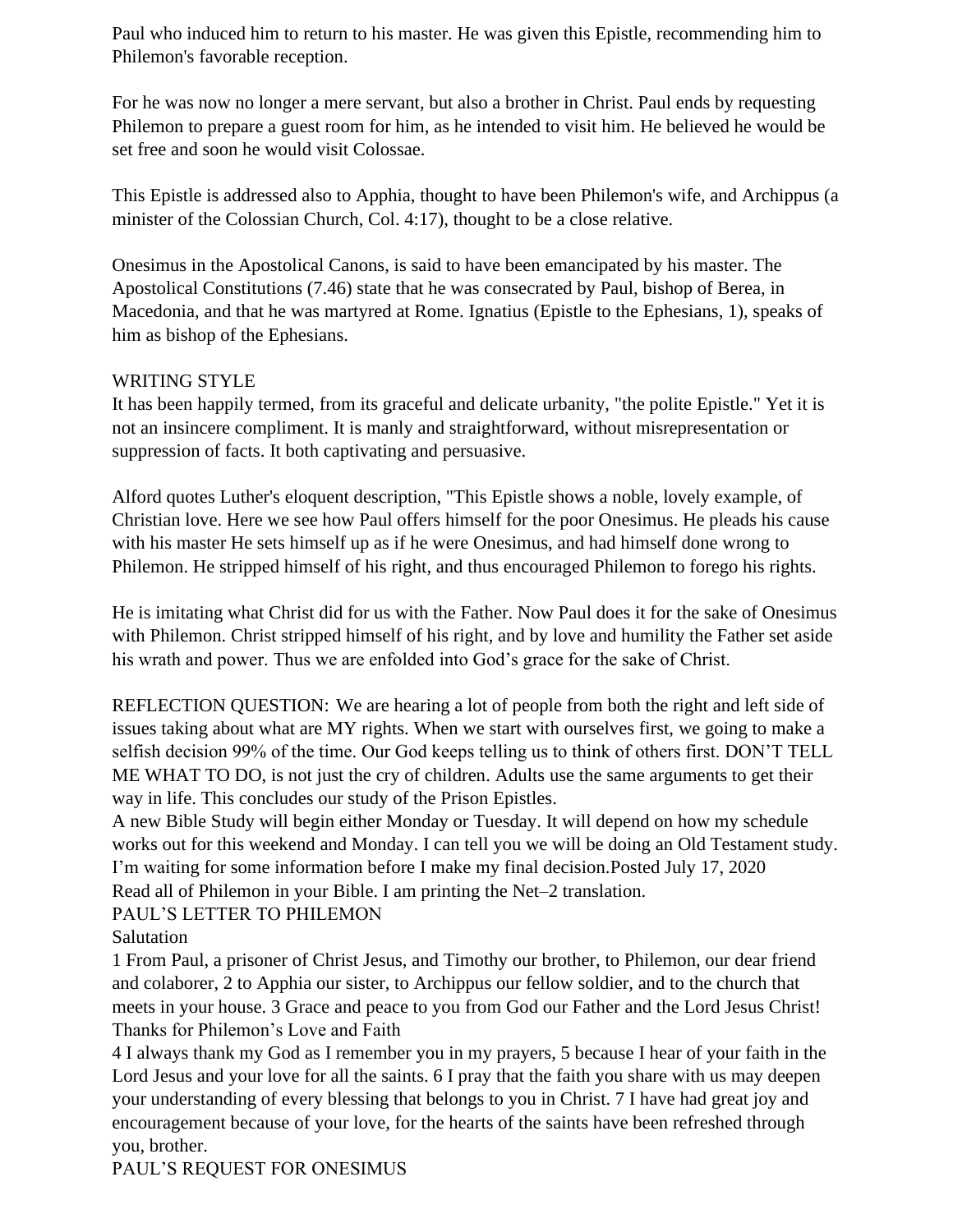8 So, although I have quite a lot of confidence in Christ and could command you to do what is proper, 9 I would rather appeal to you on the basis of love—I, Paul, an old man and even now a prisoner for the sake of Christ Jesus— 10 I am appealing to you concerning my child, whose spiritual father I have become during my imprisonment, that is, Onesimus, 11 who was formerly useless to you, but is now useful to you and me. 12 I have sent him (who is my very heart) back to you. 13 I wanted to keep him with me so that he could serve me in your place during my imprisonment for the sake of the gospel. 14 However, without your consent I did not want to do anything, so that your good deed would not be out of compulsion, but from your own willingness. 15 For perhaps it was for this reason that he was separated from you for a little while, so that you would have him back eternally, 16 no longer as a slave, but more than a slave, as a dear brother. He is especially so to me, and even more so to you now, both humanly speaking and in the Lord. 17 Therefore if you regard me as a partner, accept him as you would me. 18 Now if he has defrauded you of anything or owes you anything, charge what he owes to me. 19 I, Paul, have written this letter with my own hand: I will repay it. I could also mention that you owe me your very self. 20 Yes, brother, let me have some benefit from you in the Lord. Refresh my heart in Christ. 21 Since I was confident that you would obey, I wrote to you, because I knew that you would do even more than what I am asking you to do. 22 At the same time also, prepare a place for me to stay, for I hope that through your prayers I will be given back to you.

### Concluding Greetings

23 Epaphras, my fellow prisoner in Christ Jesus, greets you. 24 Mark, Aristarchus, Demas, and Luke, my colaborers, greet you too. 25 May the grace of the Lord Jesus Christ be with your spirit.

### COMMENTS:

This Epistle is closely linked with the Epistle to the Colossians. Both were carried by the same bearer, Onesimus (with whom, however, Tychicus is joined in the Epistle to the Colossians), Col. 4:9. The people sending greetings are the same, except one, Jesus called Justus (Col. 4:11). In both Archippus is addressed (Phile. 2; Col. 4:17). Paul and Timothy are in the headings of both. And in both Paul appears as a prisoner (Phile. 9; Col. 4:18). Hence it follows, it was written at the same time and place as the Epistle to the Colossians (which was about the same time as the Epistle to the Ephesians), namely, at Rome, during Paul's first imprisonment, a.d. 61 or 62.

### BASIC BACKGROUND

Onesimus, of Colosse ("one of you," Col. 4:9), slave of Philemon, had fled from his master to Rome, after having probably defrauded him (Phile. 18). Here he was converted to Christianity by Paul who induced him to return to his master. He was given this Epistle, recommending him to Philemon's favorable reception.

For he was now no longer a mere servant, but also a brother in Christ. Paul ends by requesting Philemon to prepare a guest room for him, as he intended to visit him. He believed he would be set free and soon he would visit Colossae.

This Epistle is addressed also to Apphia, thought to have been Philemon's wife, and Archippus (a minister of the Colossian Church, Col. 4:17), thought to be a close relative.

Onesimus in the Apostolical Canons, is said to have been emancipated by his master. The Apostolical Constitutions (7.46) state that he was consecrated by Paul, bishop of Berea, in Macedonia, and that he was martyred at Rome. Ignatius (Epistle to the Ephesians, 1), speaks of him as bishop of the Ephesians.